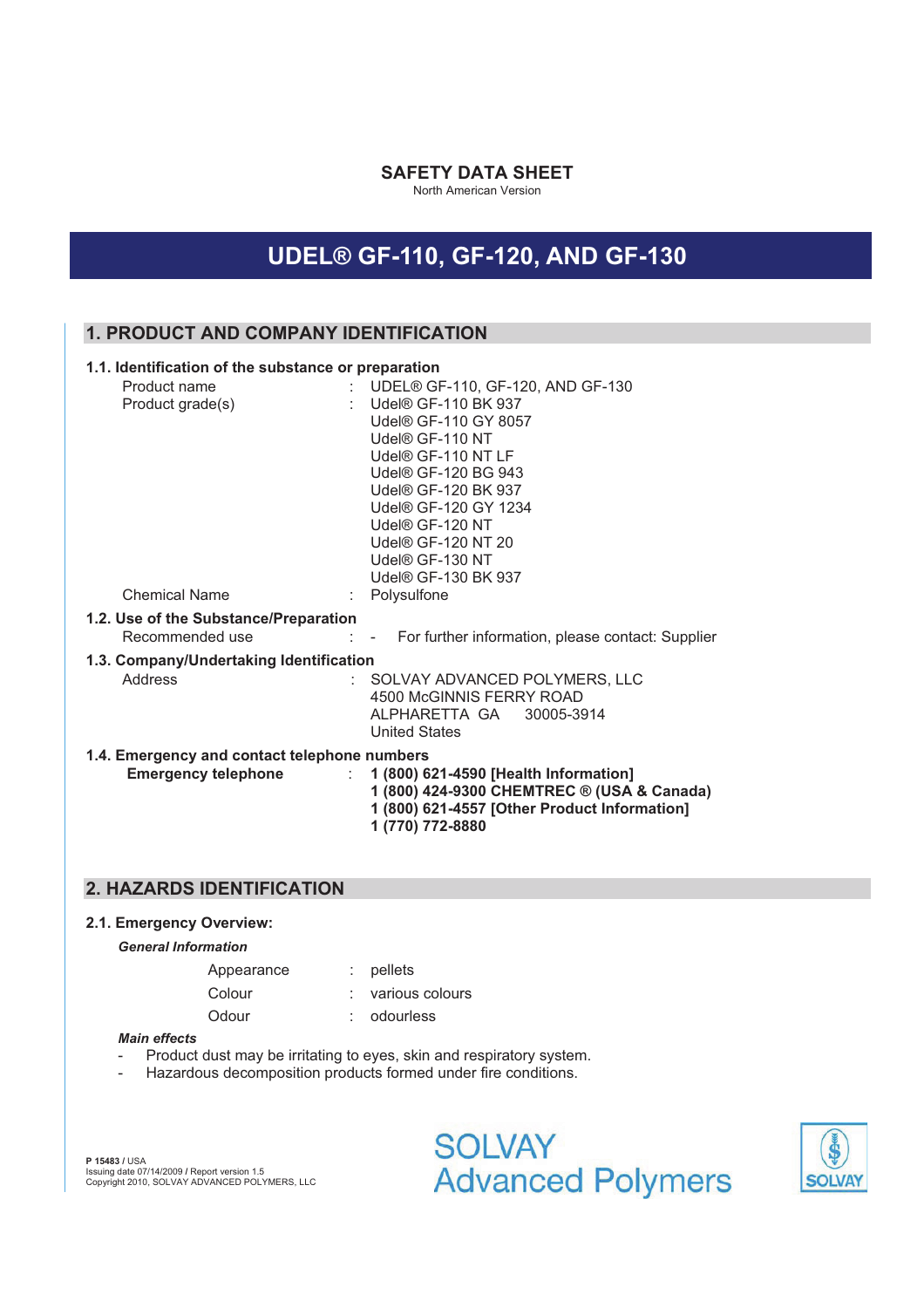### **2.2. Potential Health Effects:**

#### *Inhalation*

- Mechanical irritation from the particulates generated by the product.
- In case of repeated or prolonged exposure: risk of bronchitis (fiber glass).
- Thermal decomposition can lead to release of hazardous gases and vapors

#### *Eye contact*

Mechanical irritation from the particulates generated by the product.

#### *Skin contact*

- Mechanical irritation from the particulates generated by the product.
- Risk of itching of the skin/dermatitis (fiber glass).

#### *Ingestion*

Low ingestion hazard.

#### *Other toxicity effects*

See section 11: Toxicological Information

#### **2.3. Environmental Effects:**

See section 12: Ecological Information

# **3. COMPOSITION/INFORMATION ON INGREDIENTS**

| <b>Polysulfone</b><br>CAS-No.<br>Concentration             | 25154-01-2<br>$>= 65.0 - \le 95.0$ % |
|------------------------------------------------------------|--------------------------------------|
| <b>Fiberglass</b><br>CAS-No.<br><b>Concentration</b>       | 65997-17-3<br>$>= 5.0 - 5 = 35.0$ %  |
| <b>Titanium dioxide</b><br>CAS-No.<br><b>Concentration</b> | 13463-67-7<br>$>= 0.0 - \le 5.0$ %   |
| <b>Carbon black</b><br>CAS-No.<br><b>Concentration</b>     | 1333-86-4<br>$>= 0.0 - \le 1.0 \%$   |
| Zinc compounds<br>CAS-No.<br><b>Concentration</b>          | Proprietary<br>$>= 0.0 - \le 4.0$ %  |

# **4. FIRST AID MEASURES**

#### **4.1. Inhalation**

- Remove to fresh air.
- If symptoms persist, call a physician.

#### **4.2. Eye contact**

- Flush eyes with running water for several minutes, while keeping the eyelids wide open.
- If eye irritation persists, consult a specialist.

#### **4.3. Skin contact**

- Wash off with soap and water.
- Wash contaminated clothing before re-use.
- If symptoms persist, call a physician.
- Cool skin rapidly with cold water after contact with hot polymer.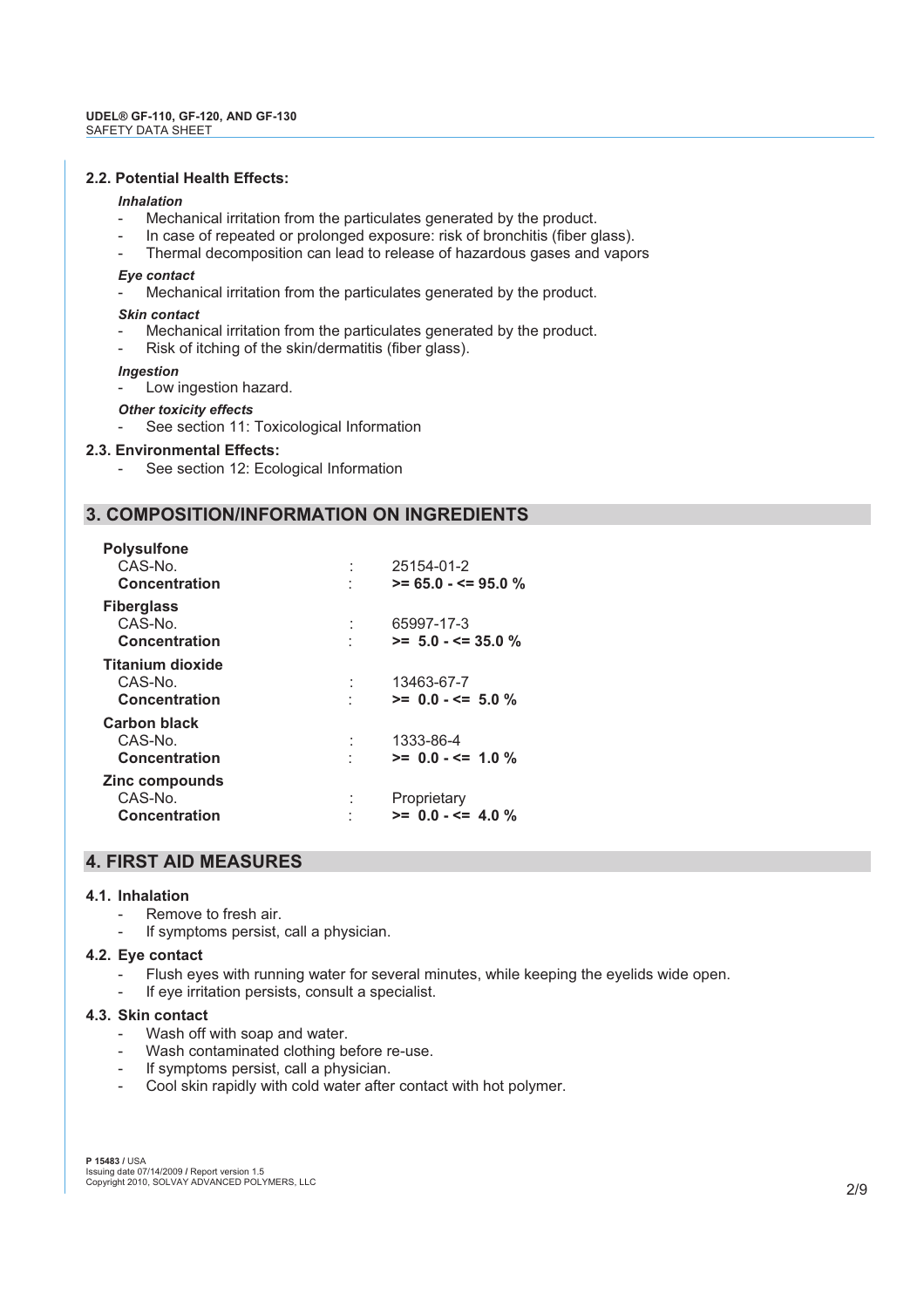#### **UDEL® GF-110, GF-120, AND GF-130**  SAFETY DATA SHEET

- Do not peel polymer from the skin.
- Obtain medical attention.

#### **4.4. Ingestion**

- Never give anything by mouth to an unconscious person.
- If a large amount is swallowed, get medical attention.

# **5. FIRE-FIGHTING MEASURES**

#### **5.1. Suitable extinguishing media**

- powder
- Foam
- Water
- Water spray
- Carbon dioxide (CO2)

#### **5.2. Extinguishing media which shall not be used for safety reasons**

None.

#### **5.3. Special exposure hazards in a fire**

- Combustible material
- In a fire, the polymer melts, producing droplets which may propagate fire.
- Once started, a fire will tend to self extinguish (see section 9).
- Risk of dust explosion.
- Heating can release hazardous gases.

#### **5.4. Hazardous decomposition products**

- Carbon monoxide
- Sulphur oxides
- **Hydrocarbons**
- The release of other hazardous decomposition products is possible.

#### **5.5. Special protective equipment for fire-fighters**

- In the event of fire, wear self-contained breathing apparatus.
- Fire fighters must wear fire resistant personnel protective equipment.

#### **5.6. Other information**

- Avoid dust formation.

# **6. ACCIDENTAL RELEASE MEASURES**

#### **6.1. Personal precautions**

- Sweep up to prevent slipping hazard.
- Avoid dust formation.
- Refer to protective measures listed in sections 7 and 8.

#### **6.2. Environmental precautions**

- Should not be released into the environment.
- The product should not be allowed to enter drains, water courses or the soil.
- In case of accidental release or spill, immediately notify the appropriate authorities if required by Federal, State/Provincial and local laws and regulations.

#### **6.3. Methods for cleaning up**

- Sweep up and shovel into suitable containers for disposal.
- Avoid dust formation.
- Keep in properly labelled containers.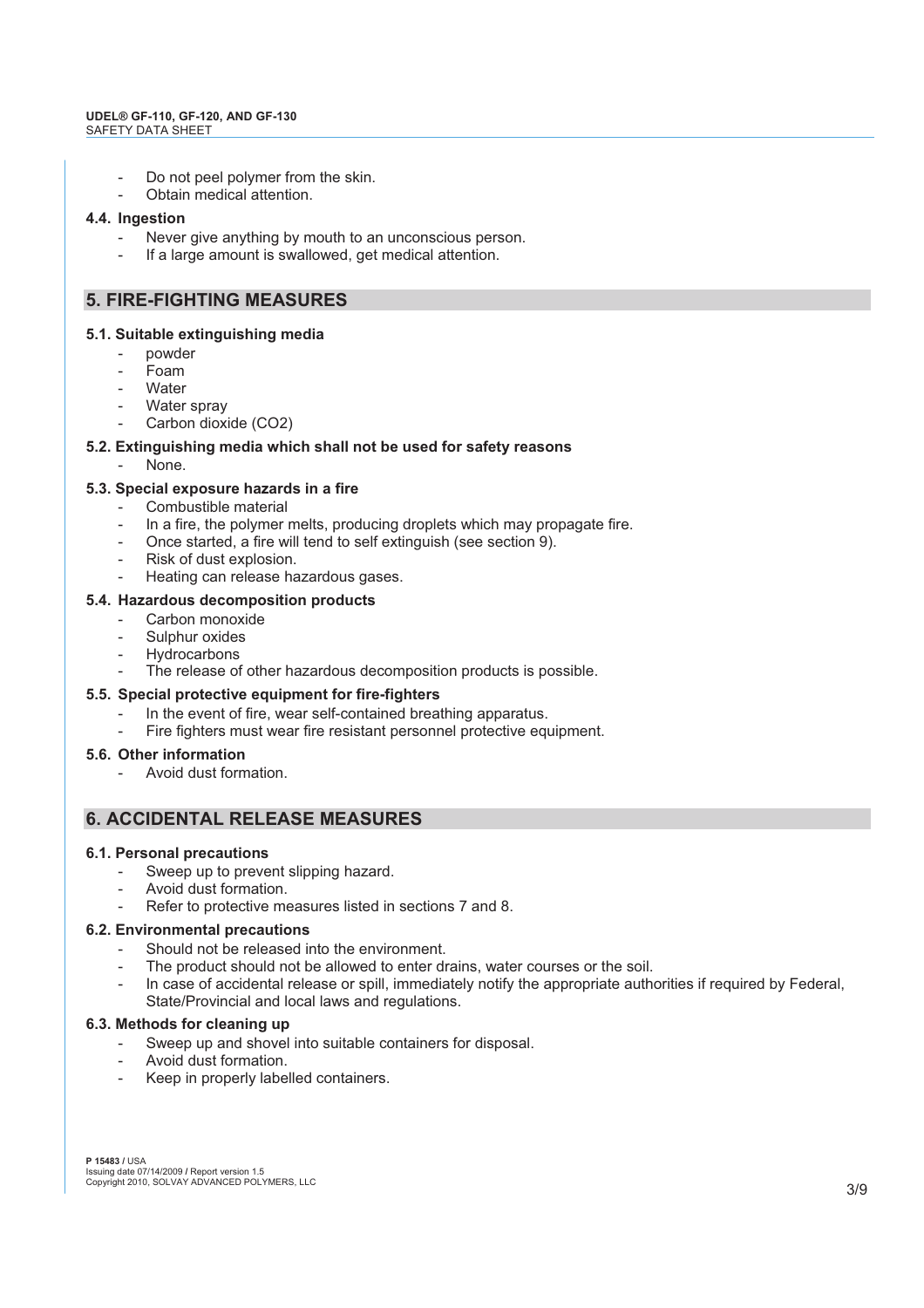- Keep in suitable, closed containers for disposal.
- Treat recovered material as described in the section "Disposal considerations".

# **7. HANDLING AND STORAGE**

### **7.1. Handling**

- Take measures to prevent the build up of electrostatic charge.
- Ensure all equipment is electrically grounded before beginning transfer operations.
- Use only equipment and materials which are compatible with the product.
- To avoid thermal decomposition, do not overheat.
- Avoid prolonged or repeated contact with skin.

### **7.2. Storage**

- Keep container closed.
- Keep away from heat and sources of ignition.

### **7.3. Other information**

- Keep away from open flames, hot surfaces and sources of ignition.
- To avoid thermal decomposition, do not overheat.
- Avoid dust formation.
- Refer to protective measures listed in sections 7 and 8.
- Do not smoke.

# **8. EXPOSURE CONTROLS/PERSONAL PROTECTION**

### **8.1. Exposure Limit Values**

#### **Polysulfone**

US. ACGIH Threshold Limit Values Remarks: none established

#### **Fiberglass**

US. ACGIH Threshold Limit Values 01 2006 time weighted average  $= 5$  mg/m3 Remarks: Alveolar dust fraction

#### **Titanium dioxide**

- US. ACGIH Threshold Limit Values 01 2006 time weighted average  $= 10$  mg/m3
- US. OSHA Table Z-1 Limits for Air Contaminants (29 CFR 1910.1000) 02 2006 Permissible exposure limit = 15 mg/m3 Remarks: Total dust
- US. OSHA Table Z-1-A (29 CFR 1910.1000) 1989 time weighted average  $= 10$  mg/m3 Remarks: Total dust
- US. Tennessee. OELs. Occupational Exposure Limits, Table Z1A 06 2008 time weighted average  $= 10$  mg/m3 Remarks: Total dust

# **Carbon black**

- US. ACGIH Threshold Limit Values 01 2006 time weighted average  $= 3.5$  mg/m3
- US. OSHA Table Z-1 Limits for Air Contaminants (29 CFR 1910.1000) 02 2006
- Permissible exposure limit = 3.5 mg/m3
- US. OSHA Table Z-1-A (29 CFR 1910.1000) 1989 time weighted average  $= 3.5$  mg/m3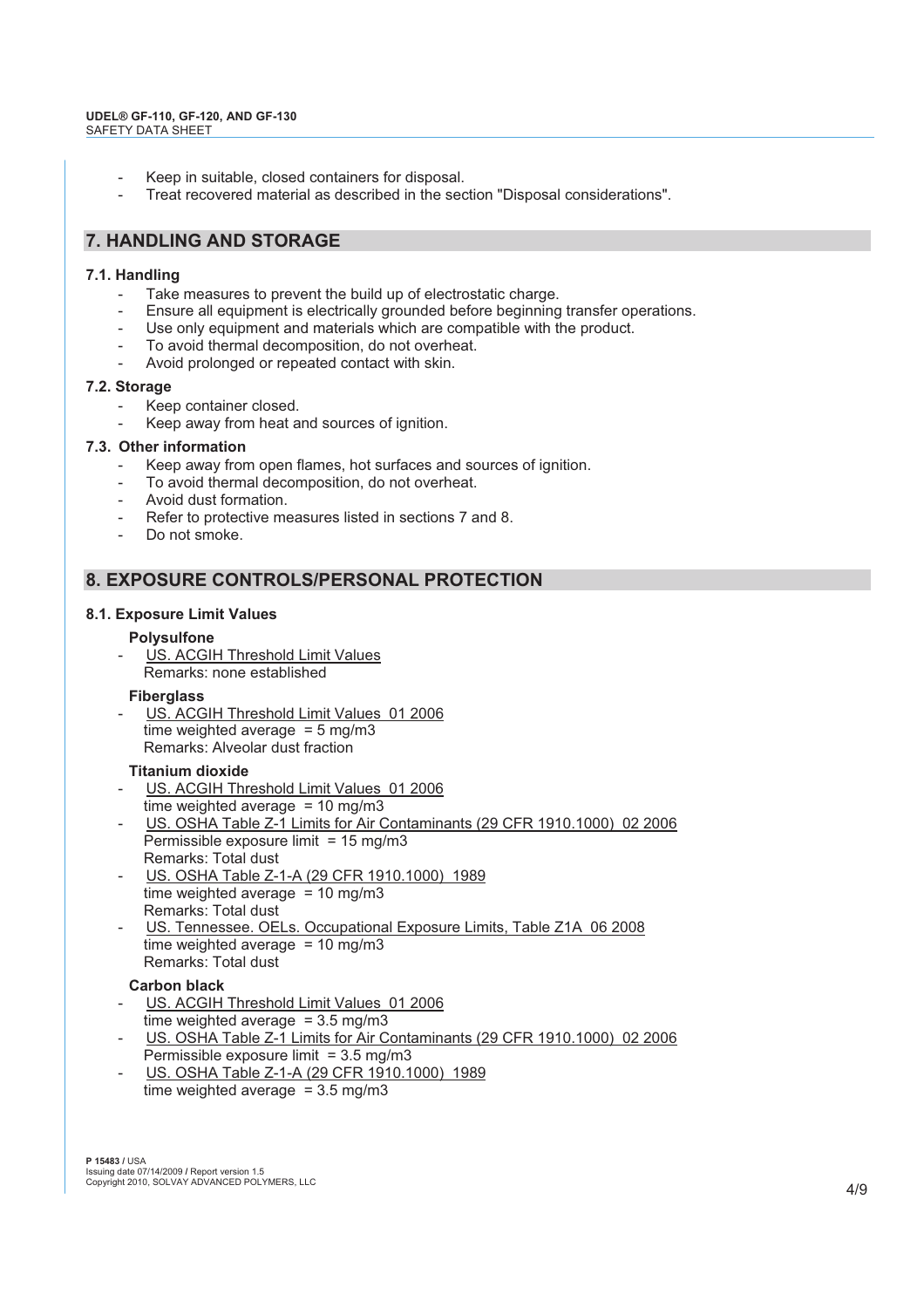US. Tennessee. OELs. Occupational Exposure Limits, Table Z1A 06 2008 time weighted average =  $3.5 \text{ mg/m}$ 3

#### **Zinc compounds**

US. ACGIH Threshold Limit Values Remarks: none established

ACGIH® and TLV® are registered trademarks of the American Conference of Governmental Industrial Hygienists. SAEL = Solvay Acceptable Exposure Limit, Time Weighted Average for 8 hour workdays. No Specific TLV STEL (Short Term Exposure Level) has been set. Excursions in exposure level may exceed 3 times the TLV TWA for no more than a total of 30 minutes during a workday and under no circumstances should they exceed 5 times the TLV TWA.

#### **8.2. Engineering controls**

- Provide local ventilation appropriate to the product decomposition risk (see section 10).
- Provide appropriate exhaust ventilation at places where dust is formed.
- Refer to protective measures listed in sections 7 and 8.

#### **8.3. Personal protective equipment**

#### *8.3.1. Respiratory protection*

- In case of insufficient ventilation, wear suitable respiratory equipment.
- When workers are facing concentrations above the exposure limit they must use appropriate certified respirators.
- Use only respiratory protection that conforms to international/ national standards.
- Use NIOSH approved respiratory protection.
- Respirator with combination filter for vapour/particulate (EN 141).

#### *8.3.2. Hand protection*

- For prolonged or repeated contact use protective gloves.
- When handling hot material, use heat resistant gloves.

#### *8.3.3. Eye protection*

- Safety glasses with side-shields
- Dust proof goggles, if dusty.

#### *8.3.4. Skin and body protection*

long sleeved clothing

#### *8.3.5. Hygiene measures*

- When using do not eat, drink or smoke.
- Wash hands before breaks and at the end of workday.

# **9. PHYSICAL AND CHEMICAL PROPERTIES**

#### **9.1. General Information**

| Appearance | $:$ pellets       |
|------------|-------------------|
| Colour     | : various colours |
| Odour      | : odourless       |

#### **9.2. Important health safety and environmental information**

| рH                          | : Remarks: not applicable                              |
|-----------------------------|--------------------------------------------------------|
| Boiling point/boiling range | : Remarks: not applicable                              |
| <b>Flash point</b>          | : Remarks: not applicable                              |
| <b>Flammability</b>         | : Upper explosion limit:<br>Remarks: no data available |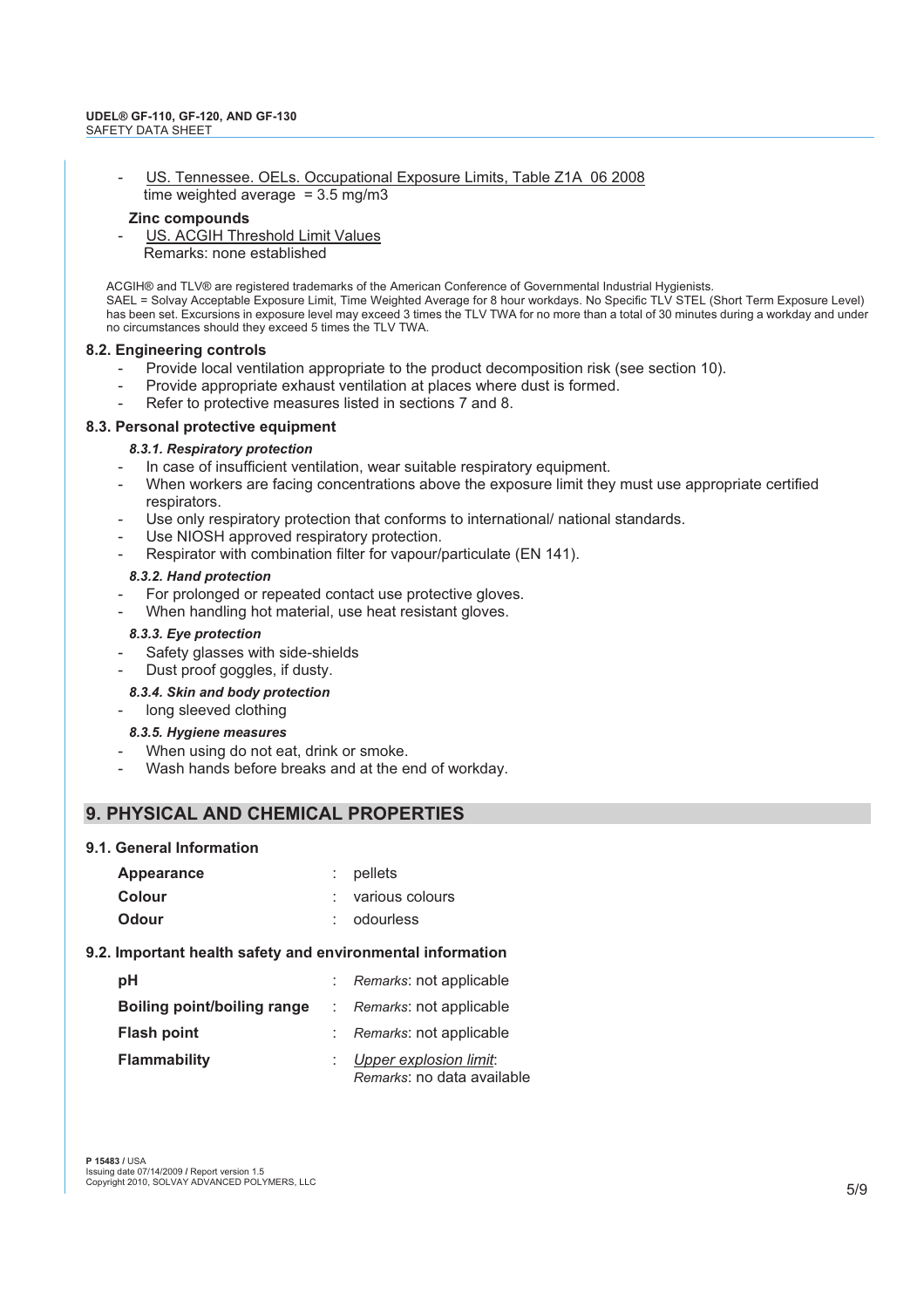|                                                  | Lower explosion limit:<br>Remarks: no data available                        |
|--------------------------------------------------|-----------------------------------------------------------------------------|
| <b>Explosive properties</b>                      | : Explosion danger:<br>Remarks: Risk of dust explosion.                     |
| Vapour pressure                                  | : Remarks: not applicable                                                   |
| <b>Relative density / Density</b>                | $: 1.3 - 1.6$                                                               |
| <b>Solubility</b>                                | Water                                                                       |
| <b>Partition coefficient:</b><br>n-octanol/water | : Remarks: not applicable                                                   |
| Vapour density                                   | : Remarks: not applicable                                                   |
| 9.3. Other data                                  |                                                                             |
| Melting point/range                              | : 190 - 240 °C (374 - 464 °F)                                               |
| <b>Decomposition</b><br>temperature              | : $> 219 °C (427 °F)$<br>Remarks: Extended period of exposure (ca. 1 hour). |

# **10. STABILITY AND REACTIVITY**

#### **10.1. Stability**

- Stable under normal conditions.
- Hazardous Polymerisation/Polymerization: no

#### **10.2. Conditions to avoid**

- Heat, flames and sparks.
- To avoid thermal decomposition, do not overheat.
- Avoid dust formation.
- The normal temperature for processing this resin exceeds the decomposition and/or ignition temperature of some other polymeric resins, such as polyacetal, polyvinyl chloride (PVC), polypropylene, etc. If PVC or any other resin with a decomposition temperature below 371°C / 700°F is molded or handled in your equipment, these materials can rapidly decompose and/or react with this resin at the temperatures used to process this resin. Inadvertent contamination of this resin with these materials from the material handling system or other equipment can result in a rapid, possibly violent release of decomposition fumes, when the contaminated material is brought to processing temperature. To avoid, thoroughly clean molding and other processing equipment prior to changeover and prevent cross contamination of material handling systems.
- Keep at temperature not exceeding: 219 °C (427 °F)

#### **10.3. Materials to avoid**

Polymeric resins

# **10.4. Hazardous decomposition products**

Carbon monoxide, Sulphur oxides, Hydrocarbons, The release of other hazardous decomposition products is possible.

# **11. TOXICOLOGICAL INFORMATION**

# **Toxicological data**

# *Remarks*

- Because the components are encapsulated in the resin and may not be bioavailable in the body, they may not exert the above mentioned health effects.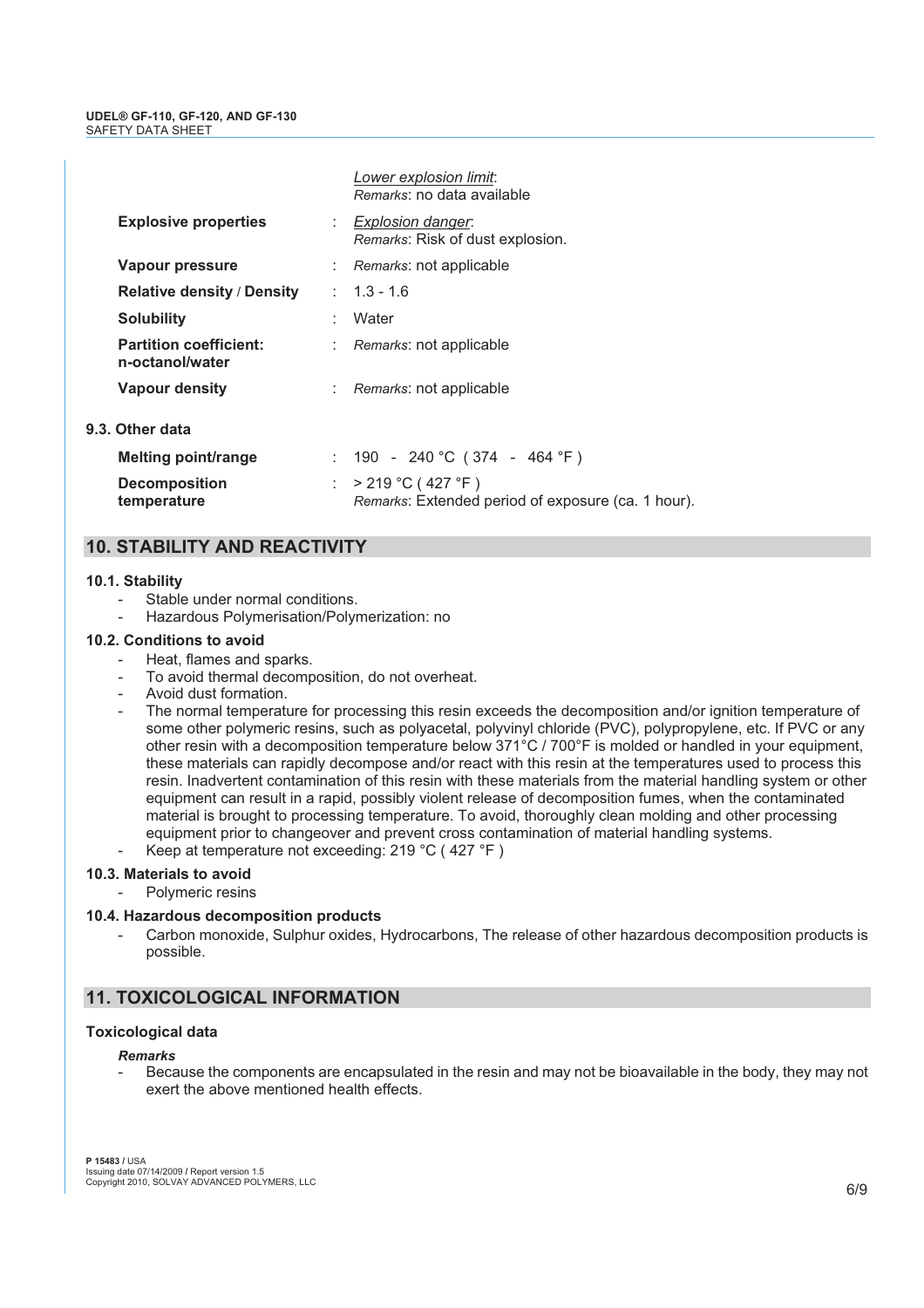- Product dust may be irritating to eyes, skin and respiratory system.
- Description of possible hazardous to health effects is based on experience and/or toxicological characteristics of several components.
- This product may contain carbon black. Carbon black has been shown to cause lung tumors in rats at high exposure concentrations. These concentrations exceed the capacity of the lung to clear the carbon black particles, thus resulting in significant toxicity. The International Agency for Research on Cancer (IARC) has evaluated carbon black found it to be possibly carcinogenic to humans. (Group 2B).
- IARC Group 2B Carcinogen; (Titanium Dioxide)

# **12. ECOLOGICAL INFORMATION**

### **12.1. Ecotoxicity effects**

- *Acute toxicity*
- Remarks: no data available
- *Chronic toxicity*
- Remarks: no data available
- **12.2. Mobility**
	- Remarks: no data available

# **12.3. Persistence and degradability**

- *Abiotic degradation*
- Result: no data available

#### *Biodegradation*

Remarks: no data available

### **12.4. Bioaccumulative potential**

Result: no data available

# **12.5. Other adverse effects**

- no data available

# **12.6. Remarks**

- Contains a(many) hazardous substance(s) for the environment.
- Under massive form, product is biologically inert and non-degradable.
- Ingestion of solids may cause harm to wildlife due to intestinal mechanical blockage or starvation from false feeling of satiation.

# **13. DISPOSAL CONSIDERATIONS**

# **13.1. Waste from residues / unused products**

- Do not dump into any sewers, on the ground, or into any body of water. All disposal methods must be in compliance with all Federal, State/Provincial and local laws and regulations. Regulations may vary in different locations.
- Waste characterizations and compliance with applicable laws and regulations are the responsiblity of the waste generator.

### **13.2. Packaging treatment**

- Empty containers.
- Dispose of as unused product.
- Can be landfilled or incinerated, when in compliance with local regulations.
- Where possible recycling is preferred to disposal or incineration.

#### **13.3. RCRA Hazardous Waste**

- Listed RCRA Hazardous Waste (40 CFR 302) - No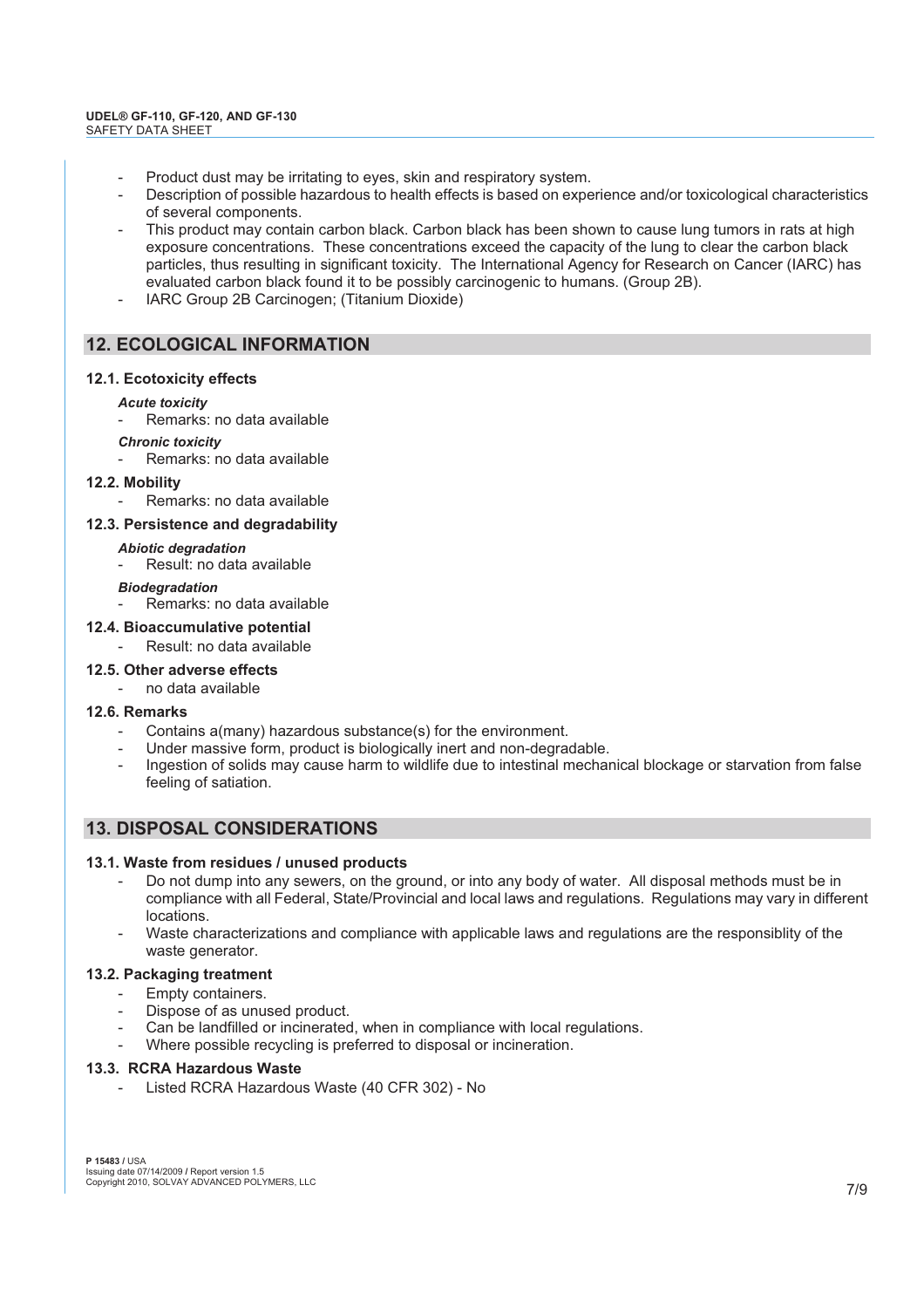# **14. TRANSPORT INFORMATION**

- Sea (IMO/IMDG)
- not regulated
- Air (ICAO/IATA)
- not regulated
- U.S. Dept of Transportation
- not regulated
- It is recommended that ERG Guide number 111 be used for all non-regulated material.
- Canadian Transportation of Dangerous Goods
- not regulated

# **15. REGULATORY INFORMATION**

#### **15.1. Inventory Information**

|                                                                                                | Toxic Substance Control Act list : - In compliance with inventory. |  |
|------------------------------------------------------------------------------------------------|--------------------------------------------------------------------|--|
| (TSCA)                                                                                         |                                                                    |  |
| <b>Canadian Domestic Substances Fig. 4. Example 1.5 Canadian Domestic Substances Fig. 2.1.</b> |                                                                    |  |
| List (DSL)                                                                                     |                                                                    |  |
| <b>Australian Inventory of Chemical : - Listed on inventory.</b>                               |                                                                    |  |
| <b>Substances (AICS)</b>                                                                       |                                                                    |  |
| <b>Japanese Existing and New Fig. 2.1.</b> Listed on inventory.                                |                                                                    |  |
| <b>Chemical Substances (MITI List)</b>                                                         |                                                                    |  |
| (ENCS)                                                                                         |                                                                    |  |
| <b>Korean Existing Chemicals List Fig. 2. Existed on inventory.</b>                            |                                                                    |  |
| (ECL)                                                                                          |                                                                    |  |
| <b>Philippine Inventory of Chemicals : - Listed on inventory.</b>                              |                                                                    |  |
| and Chemical Substances                                                                        |                                                                    |  |
| (PICCS)                                                                                        |                                                                    |  |
| <b>Inventory of Existing Chemical Fig. 1. Existed on inventory.</b>                            |                                                                    |  |
| <b>Substances (China) (IECS)</b>                                                               |                                                                    |  |
| EU list of existing chemical                                                                   | In compliance with inventory.<br>$1 - 5 - 1$                       |  |
| substances (EINECS)                                                                            |                                                                    |  |

#### **15.2. Other regulations**

 *US. EPA Emergency Planning and Community Right-To-Know Act (EPCRA) SARA Title III Section 302 Extremely Hazardous Substance (40 CFR 355, Appendix A)*

not regulated.

 *US. EPA Emergency Planning and Community Right-To-Know Act (EPCRA) SARA Title III Section 313 Toxic Chemicals (40 CFR 372.65) - Supplier Notification Required*

not regulated.

# *US. EPA CERCLA Hazardous Substances (40 CFR 302)*

|  | This product is reportable under 40 CFR Part 302.4 because it contains the following substance(s): : |
|--|------------------------------------------------------------------------------------------------------|
|  |                                                                                                      |

| ╭<br>.<br>11 เร<br>$\checkmark$    | IVU. |  |
|------------------------------------|------|--|
| $\overline{\phantom{a}}$<br>הטווי: |      |  |
|                                    |      |  |